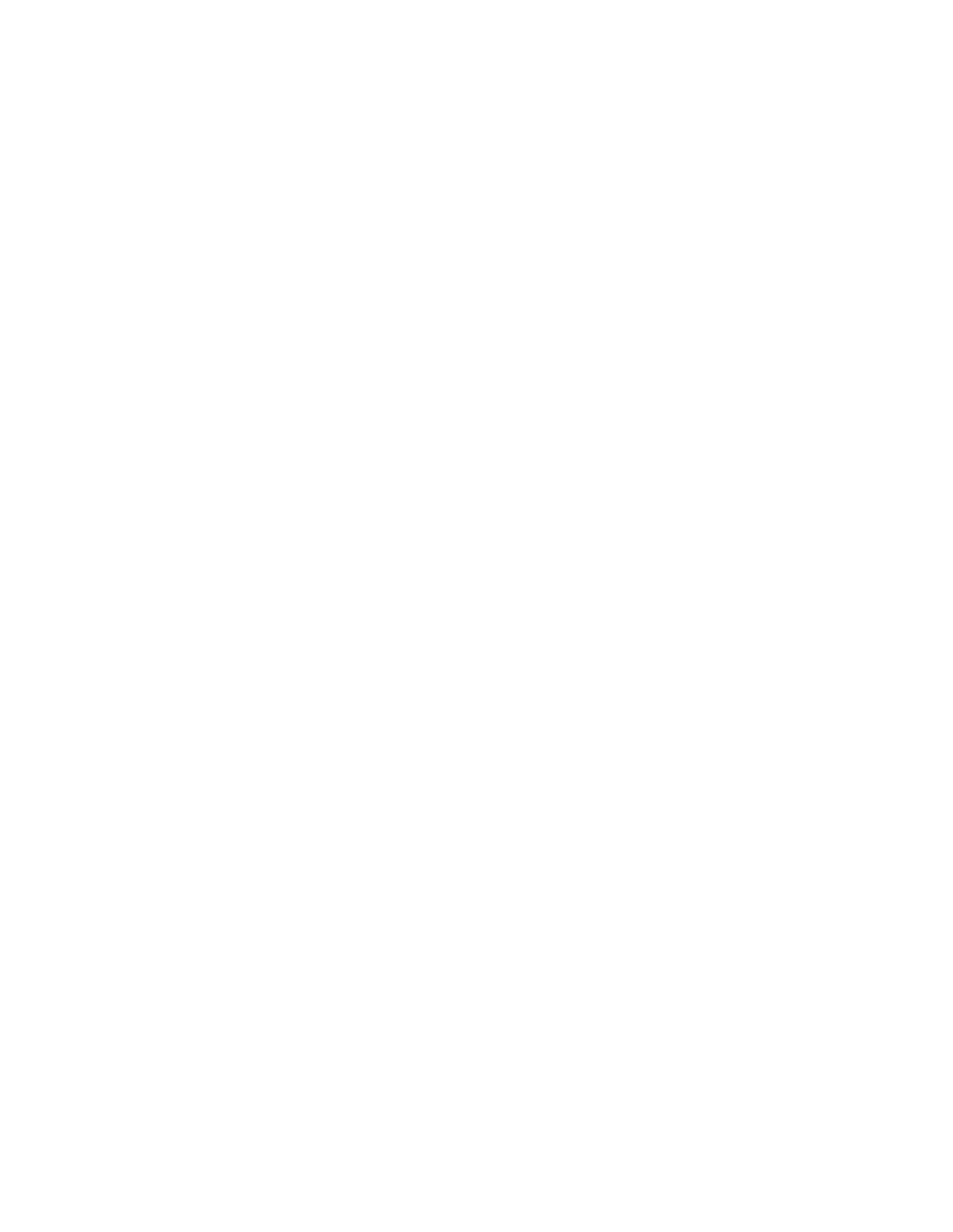

### Purchasing Must Become Supply Management

#### Peter Kraljic

The stable way of business life many corporate purchasing departments enjoy has been increasingly imperiled. Threats of resource depletion and raw materials scarcity, political turbulence and government intervention in supply markets, intensified competition, and accelerating technological change have ended the days of no surprises. As dozens of companies have already learned, supply and demand patterns can be upset virtually overnight.

How can a company guard against disastrous sup-

*In many companies, purchasing, perhaps more than any other business function, is wedded to routine. Ignoring or accepting countless economic and political disruptions to their supply of materials, companies continue to negotiate annually with their established networks of suppliers or sources. But many purchasing managers' skills and outlooks were formed 20 years ago in an era of relative stability, and they haven't changed. Now, however, no company can allow purchasing to lag behind other departments in acknowledging and adjusting to worldwide environmental and economic changes. Such an attitude is not only obsolete but also costly.*

*In this article, the author offers pragmatic advice on how top management can recognize the extent of its own supply weakness and treat it with a comprehensive strategy to manage supply. He leads the reader step by step from the roots of the problem to the implementation of a solution.*

*Mr. Kraljic is a director in the Düsseldorf office of McKinsey & Company, Inc., the international consulting firm.*

ply interruptions and cope with the changing economics and new opportunities brought on by new technologies? What capabilities will a profitable international business need to sustain itself in the face of strong protectionist pressures? Almost every kind of manufacturer will have to answer these questions. Some companies have already responded to the growing pressures. For example:

 $\Box$  Finding that purchasing outlays had increased in less than one year from 40% to 70% of the cost of goods sold, one European office-equipment manufacturer began to rely more heavily on American and Japanese suppliers, revise its materials planning system to reduce in-process inventories, and require its divisions to add people with electronics and foreign language skills to their purchasing staffs.

 $\Box$  Through contracts that include long-term shipping charters and run to 1988 with suppliers in countries as distant as Brazil, the Japanese steel industry has secured an 18% cost advantage over its chief U.S. and European competitors.

 $\Box$  Hoechst (the German petrochemical giant) has established ties to Kuwait and DuPont recently acquired Conoco as part of their new acquisition strategies. This reflects a long-term approach to supply security that other chemical companies like Dow Chemical in the United States and BASF in Europe have used to good advantage.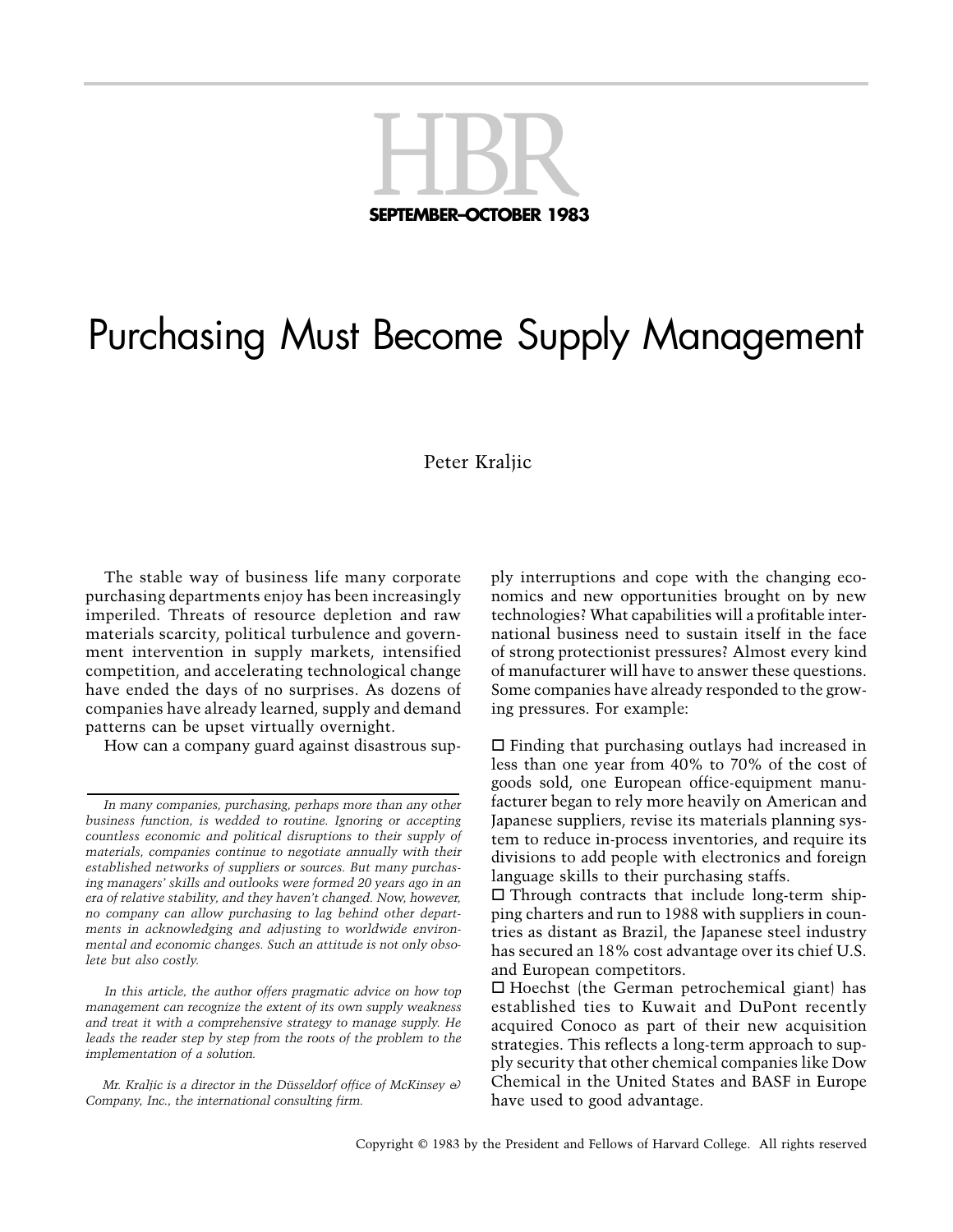$\square$  Cabot Corporation, faced with growing scarcity of chromium, vanadium, niobium, titanium, and other metals critical to its operations, set up a mineral resources division that developed an overall corporate supply strategy and explored new options, ranging from the purchase of ore in the ground to the start-up of joint ventures for primary metal processing. Cabot also acquired a London-based trading company to supplement existing purchasing skills with special trading expertise and access to the London metals market.

 $\square$  U.S. auto manufacturers who customarily relied on domestic materials procurement are now reevaluating their supply schemes and broadening their scope of potential suppliers. Ford not only manufactures parts of its "world car," Erika, in several foreign subsidiaries but also buys transmission axles from its Japanese subsidiary, Toyo Kogyo. Chrysler, which was sourcing 1.7-liter Omni engines from Volkswagen as long ago as 1978, now buys 2.6-liter engines from Mitsubishi. Predictions are that by 1990 the U.S. car industry will source 35% to 40% of its parts and components from abroad; 15 years ago it sourced only 5% from other countries.

To ensure long-term availability of critical materials and components at competitive cost, a host of manufacturers will have to come to grips with the risks and complexities of global sourcing. Others that already source on a global basis must learn to cope with uncertainties and supply or price disruptions on an unprecedented scale. Instead of simply monitoring current developments, management must learn to make things happen to its own advantage. This calls for nothing less than a total change of perspective: from purchasing (an operating function) to supply management (a strategic one).

Whenever a manufacturer must procure a volume of critical items competitively under complex conditions, supply management is relevant. The greater the uncertainty of supplier relationships, technological developments, and/or physical availability of those items, the more important supply management becomes.

#### Diagnosing the Case

A company's need for a supply strategy depends on two factors: (1) the strategic importance of purchasing in terms of the value added by product line, the percentage of raw materials in total costs and their impact on profitability, and so on; and (2) the complexity of the supply market gauged by supply scarcity, pace of technology and/or materials substitution, entry barriers, logistics cost or complex-

ity, and monopoly or oligopoly conditions (see *Exhibit I*). By assessing the company's situation in terms of these two variables, top management and senior purchasing executives can determine the type of supply strategy the company needs both to exploit its purchasing power vis-à-vis important suppliers and to reduce its risks to an acceptable minimum. Attractive new options, or serious vulnerabilities, or both, may come to light as the assessment explores questions like these:

**1. Is the company making good use of opportunities for concerted action among different divisions and/or subsidiaries?** Combining the supply requirements of different divisions can increase the corporation's total buying clout. One international transportation company was buying three kinds of fuel separately: bunker oil for shipping, jet fuel for airfreight, and gasoline for trucks. Only after consolidating and combining these volumes at the corporate level could the company bring its true bargaining weight to bear.

**2. Can the company avoid anticipated supply bottlenecks and interruptions?** When an automotive parts maker analyzed its sintered metal components supply market, from which it had been sourcing for years, it discovered that political instability was jeopardizing its supply. The company's top management promptly ordered a change in purchasing policy to build up alternative domestic sources.

**3. How much risk is acceptable?** Vendor mix, extent of contractual coverage, regional spread of supply sources, and availability of scarce materials all contribute to the company's supply risk profile. A company can often take action to lessen unacceptable risk. For example, a company that meets annual materials requirements exclusively through longterm contracts may achieve substantial savings through the use of "evergreen" contracts (annual agreements) that include a rollover option. Conversely, a manufacturer that relies solely on spot purchases may do well to mix spot purchases and supply contracts.

**4. What make-or-buy policies will give the best balance between cost and flexibility?** If the company covers a large percentage of its supplies from sources it owns, it will be in a much better negotiating position to cover the remainder of its outside requirements than its less-integrated competitors. Dow Chemical, BASF, and DuPont have all reduced their supply vulnerability through backward integration in response to long-term considerations. On the other hand, the company may find it more profitable to source outside if key suppliers have chronic overcapacity.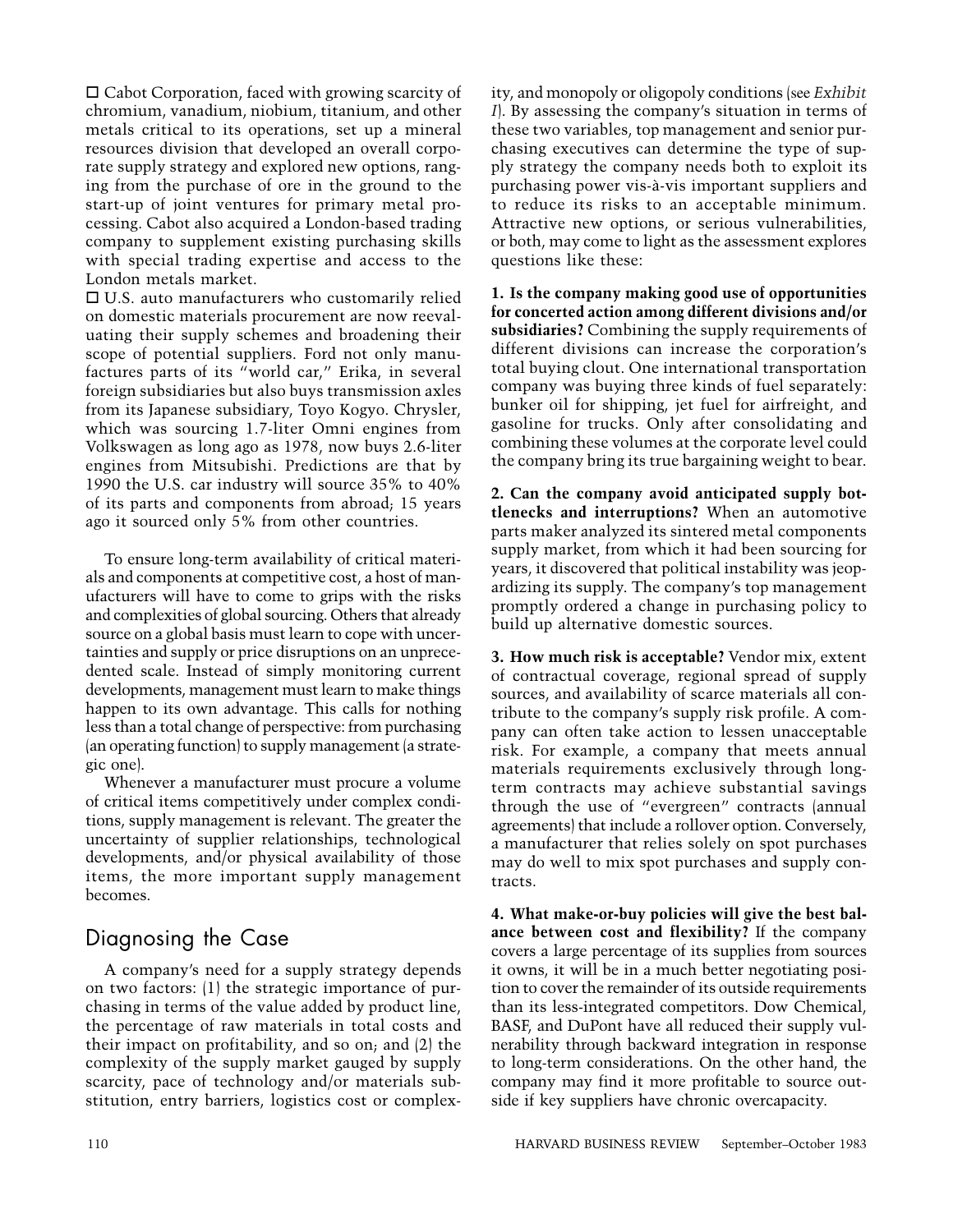

**5**. **To what extent might cooperation with suppliers or even competitors strengthen long-term supply relationships or capitalize on shared resources?** Italy's Alfa Romeo and Japan's Nissan share the production of certain critical car com-

ponents that they could not produce cost-effectively on their own. General Motors is increasingly involving suppliers early in the design process in order to ensure better quality, lower cost, and "just in time" production.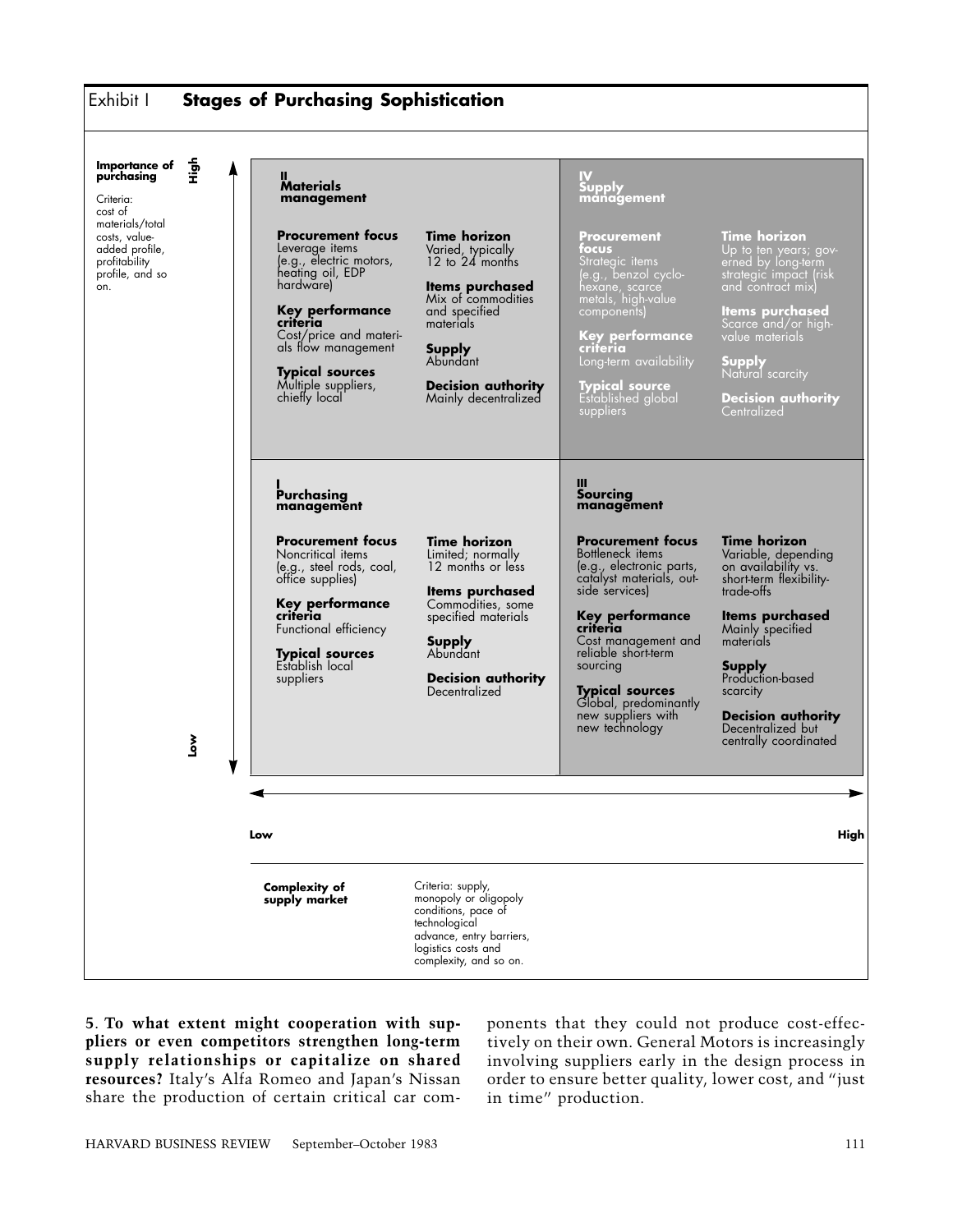| Exhibit II                  | <b>Classifying Purchasing</b><br>Materials Requirements                                                                                                                                                                                                                               |                                                                                                                                                                |                                                        |  |  |
|-----------------------------|---------------------------------------------------------------------------------------------------------------------------------------------------------------------------------------------------------------------------------------------------------------------------------------|----------------------------------------------------------------------------------------------------------------------------------------------------------------|--------------------------------------------------------|--|--|
| <b>Procurement</b><br>focus | Main tasks                                                                                                                                                                                                                                                                            | Required<br>information                                                                                                                                        | <b>Decision level</b>                                  |  |  |
| Strategic<br>items          | Accurate<br>demand<br>forecasting.<br>Detailed market<br>research.<br>Development of<br>long-term supply<br>relationships.<br>Make-or-buy<br>decisions.<br>Contract<br>staggering.<br>Risk analysis.<br>Contingency<br>planning.<br>Logistics, inven-<br>tory, and vendor<br>control. | Highly detailed<br>market data.<br>Long-term<br>supply and<br>demand trend<br>information.<br>Good<br>competitive<br>intelligence.<br>Industry cost<br>curves. | Top level<br>(e.g., vice<br>president,<br>purchasing). |  |  |
| <b>Bottleneck</b><br>items  | Volume insur-<br>ance (at cost<br>premium it<br>necessary).<br>Control of<br>vendors.<br>Security of<br>inventories.<br>Backup plans.                                                                                                                                                 | Medium-term<br>supply/demand<br>torecasts.<br>Very good<br>market data.<br>Inventory<br>costs.<br>Maintenance<br>plans.                                        | Higher level<br>e.g., depart-<br>ment heads).          |  |  |
| Leverage<br>items           | Exploitation of<br>full purchasing<br>power.<br>Vendor selection.<br>Product sub-<br>stitution.<br>Targeted pricing<br>strategies/<br>negotiations.<br>Contract/spot<br>purchasing mix.<br>Order volume<br>optimization.                                                              | Good<br>market data.<br>Short- to<br>medium-term<br>demand<br>planning.<br>Accurate<br>vendor data.<br>Price/transport<br>rate forecasts.                      | Medium level<br>(e.g., chief<br>buyer).                |  |  |
| Noncritical<br>items        | Product<br>standardization.<br>Order volume<br>monitoring/<br>optimization.<br>Efficient<br>processing.<br>Inventory<br>optimization.                                                                                                                                                 | Good market<br>overview.<br>Short-term<br>demand<br>torecast.<br>Economic<br>order quantity<br>inventory<br>levels.                                            | Lower levels<br>(e.g., buyers).                        |  |  |

#### Shaping the Supply Strategy

To minimize their supply vulnerabilities and make the most of their potential buying power, a number of European companies have successfully used a fourstage approach to devise strategies. The approach has given them a simple but effective framework for collecting marketing and corporate data, forecasting future supply scenarios, and identifying available purchasing options as well as for developing individual supply strategies for critical items and materials.

Following this approach, the company first classifies all its purchased materials or components in terms of profit impact and supply risk. Next it analyzes the supply market for these materials. Then it determines its overall strategic supply position. Finally, it develops materials strategies and action plans.

#### **Phase 1: Classification**

The profit impact of a given supply item can be defined in terms of the volume purchased, percentage of total purchase cost, or impact on product quality or business growth. Supply risk is assessed in terms of availability, number of suppliers, competitive demand, make-or-buy opportunities, and storage risks and substitution possibilities. Using these criteria, the company sorts out all its purchased items into the categories shown in *Exhibit II:* strategic (high profit impact, high supply risk), bottleneck (low profit impact, high supply risk), leverage (high profit impact, low supply risk), and noncritical (low profit impact, low supply risk).

Each of these four categories requires a distinctive purchasing approach, whose complexity is in proportion to the strategic implications. The company may need to support supply decisions of strategic items with a large battery of analytic techniques, including market analysis, risk analysis, computer simulation and optimization models, price forecasting, and various other kinds of microeconomic analysis. Decisions about bottleneck items may require specific market analysis and decision models for resolution, while vendor and value analysis, price forecasting models, and decision models may come into play on issues affecting leverage materials. Where noncritical items are concerned, simple market analyses, decision policies, and inventory optimization models will normally suffice. As companies like Akzo, the giant Dutch chemical producer, have found, this classification permits a more differentiated and hence better focused approach to the analysis of supply market data.

Shifts in supply or demand patterns can alter a material's strategic category. In many companies over the past few years, for example, coal has graduated from noncritical to strategic. Therefore, any purchasing portfolio classification calls for regular updating.

#### **Phase 2: Market Analysis**

Next the company weights the bargaining power of its suppliers against its own strength as a customer (see *Exhibit III*). It systematically reviews the supply market, assessing the availability of strategic materials in terms of both quality and quantity, and the relative strength of existing vendors. The company then analyzes its own needs and supply lines to gauge its ability to get the kind of supply terms it wants.

Of the contrasting criteria of supplier and company strength listed in Exhibit III, some are selfexplanatory. But six call for special comment.

*Suppliers' capacity utilization.* This criterion indi-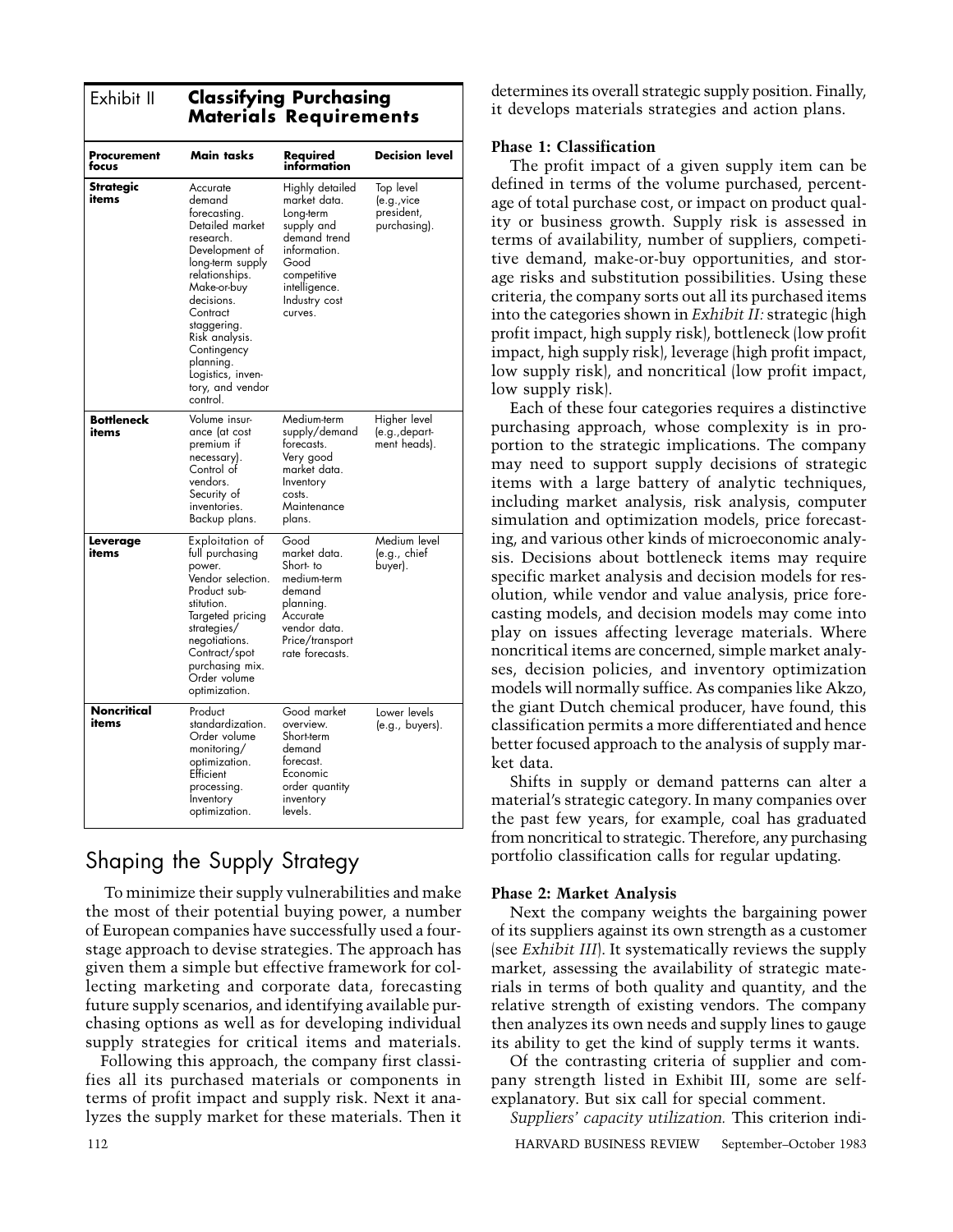cates the risk of supply bottlenecks. In a cyclical upswing, with suppliers' production running at 90% of capacity, the probability of a bottleneck in the supply of a strategic item is extremely high. Electronics manufacturers that have neither their own chip-production facilities nor adequate contractual coverage have nightmares whenever demand for microchips heats up. A European aircraft manufacturer had specified high-grade titanium alloys for certain applications but had failed to reckon with potential supply bottlenecks. After a series of production setbacks and cost increases, it has now switched back to specialty steels.

*Supplier's break-even stability*. A supplier that achieves break-even at below 70% capacity utilization can ultimately deliver at lower cost than one who breaks even at 80% utilization. For the same reason, however, the first supplier will prove a tougher bargainer, for it can more easily delay negotiations and accept capacity underutilization.

*Uniqueness of suppliers' product.* This is a function of natural scarcity (as in certain strategic metals and minerals), high technological sophistication (like the 256K RAM chip), and/or entry barriers in the form of high R&D or facility investments. If a product is unique, the probability is less that alternative sources or suppliers will appear or that supplier competition will force cost reductions.

*Annual volume purchased and expected growth in demand.* Volume, the main determinant of the company's overall bargaining power, is critical because economies of scale in purchasing often yield a decisive competitive cost advantage. In the case of many automotive parts, cost reductions as large as 4% can often be achieved by doubling the volume allocated to a given supplier.

*Past variations in capacity utilization of main production units.* A company can judge the built-in flexibility of its supply coverage from past variations in demand resulting from sales strategies and promotions, changes in the order backlog, or overall economic conditions. If the company plans a major expansion or an aggressive sales strategy for a product line where supplies are tight or suppliers' capacities fully used, it may be able to cover the higher materials requirements only by paying a price premium. In turn, projected profits may decline.

*Potential costs in the event of nondelivery or inadequate quality.* The higher such costs and the greater the risk of incurring them, the less latitude the company has for rapidly shifting supply sources or delaying negotiations or contracts. These costs influence required inventory levels and safety stocks, but they mainly affect production. Changing a source of supply might, for example, make it necessary to modify the production process. In the case of materials

for highly automated production processes (such as certain alloy steels or carbide tools), the costs of such modification could be prohibitive.

No list of evaluation criteria is equally applicable to every industry: a petrochemicals producer and an automobile manufacturer would each have its own modifications to those shown in the exhibit. Moreover, the relative importance of different criteria may vary with technological change or with shifts in the industry's competitive dynamics. Careful definition of the criteria of both supplier and company strength is a prerequisite to accurate market analysis.

#### **Phase 3: Strategic Positioning**

Next the company positions the materials identified in phase 1 as strategic in the purchasing portfolio matrix (see *Exhibit IV*). It can then identify areas of opportunity or vulnerability, assess supply risks, and derive basic strategic thrusts for these items. The purchasing portfolio matrix plots company buying strength against the strengths of the supply market and can be used to develop counterstrategies vis-àvis key suppliers—an approach sometimes called "reverse marketing."

The cells in the purchasing portfolio matrix correspond to three basic risk categories, each associated with a different strategic thrust. On items where the company plays a dominant market role and suppliers' strength is rated medium or low, a reasonably aggressive strategy ("exploit") is indicated. Because the supply risk is slight, the company has a better chance of achieving a positive profit contribution through favorable pricing and contract agreements. Even so, it has to take care not to exploit the advantage so aggressively that it jeopardizes long-term supplier relationships or provokes counterreactions by insisting on rock-bottom prices in times of market discontinuity.

On items where the company's role in the supply market is secondary and suppliers are strong, the company must go on the defensive and start looking for material substitutes or new suppliers ("diversify"). It may have to increase spending on market research or supplier relations, or even consider backward integration through major investments in R&D or production capacities. In short, the company needs its supply options.

For supply items with neither major visible risks nor major benefits, a defensive posture would be overconservative and costly. On the other hand, undue aggressiveness could damage supplier relations and lead to retaliation. In this case, a company should pursue a well-balanced intermediate strategy ("balance").

Usually, a company will find itself in different roles with respect to different items and suppliers. When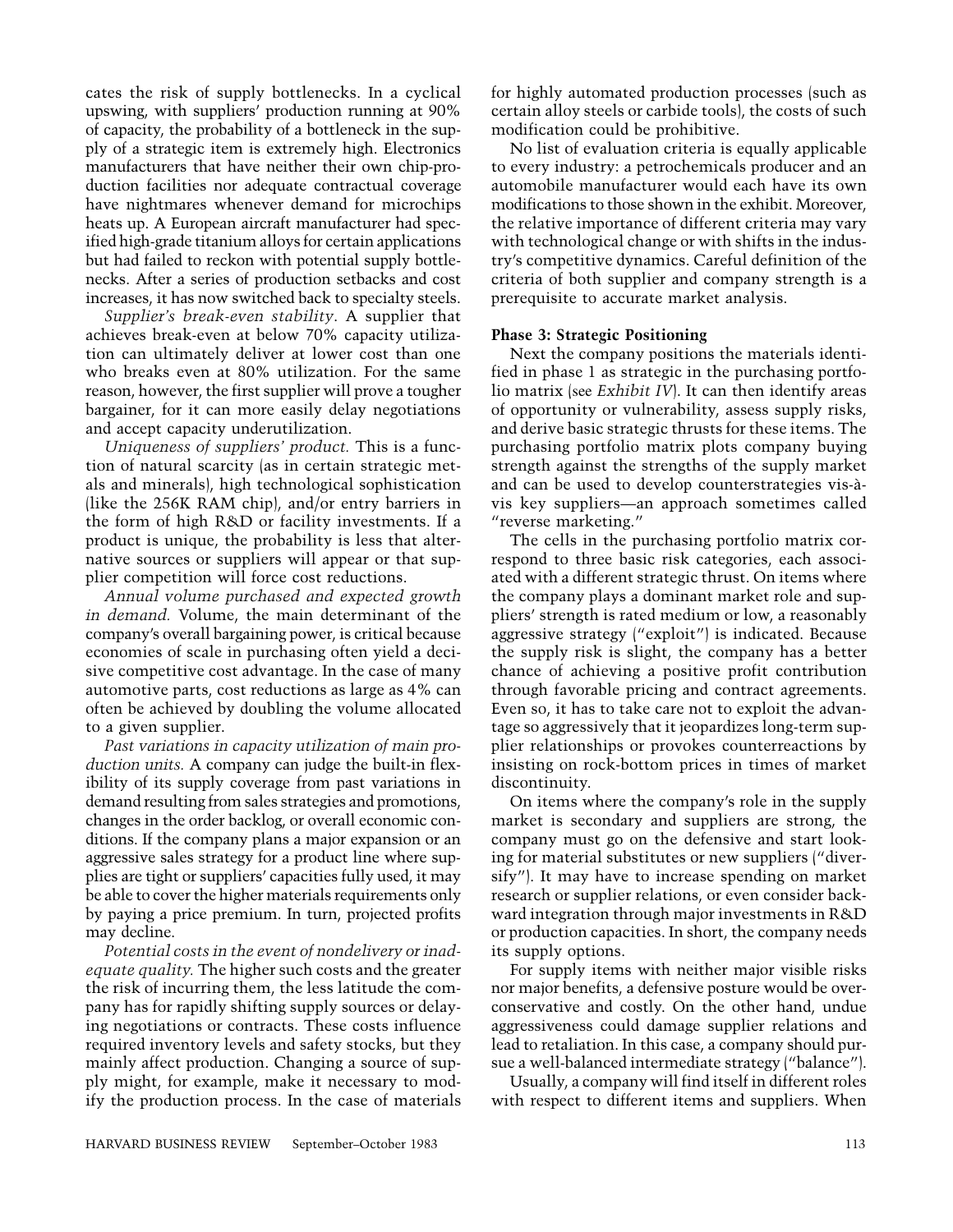| Exhibit III    | <b>Purchasing Portfolio Evaluation</b><br>Criteria   |                                                                 |  |
|----------------|------------------------------------------------------|-----------------------------------------------------------------|--|
|                | Supplier strength                                    | <b>Company strength</b>                                         |  |
| 1              | Market size versus sup-<br>plier capacity            | Purchasing volume ver-<br>sus capacity of main<br>units         |  |
| $\overline{2}$ | Market growth versus<br>capacity growth              | Demand growth versus<br>capacity growth                         |  |
| 3              | Capacity utilization or<br>bottleneck risk           | Capacity utilization of<br>main units                           |  |
| 4              | Competitive structure                                | Market share vis-à-vis<br>main competition                      |  |
| 5              | ROI and/or ROC                                       | Profitability of main end<br>products                           |  |
| 6              | Cost and price structure                             | Cost and price structure                                        |  |
| 7              | Break-even stability                                 | Cost of nondelivery                                             |  |
| 8              | Uniqueness of product<br>and technological stability | Own production capabil-<br>ity or intergration depth            |  |
| 9              | Entry barrier (capital and<br>know-how requirements) | Entry cost for new<br>sources versus cost for<br>own production |  |
| 10             | Logistics situation                                  | Logistic                                                        |  |



it can bargain from a position of strength, it should press for preferential treatment. Bargaining from weakness, the company may have to offer inducementslonger-term contract obligations, for example, or higher prices—in order to ensure an adequate supply.

#### **Phase 4: Action Plans**

Each of the three strategic thrusts has distinctive implications for the individual elements of the purchasing strategy, such as volume, price, supplier selection, material substitution, inventory policy, and so on (see *Exhibit V*).

In the short term, for strategic items where the supplier's strength outweighs the company's and the indicated strategy is diversification, the company should consolidate its supply position by concentrating fragmented purchased volumes in a single supplier, accept high prices, and cover the full volume requirements through supply contracts. To reduce the long-term risk of dependence on a single source, however, the company should also search for alternative suppliers or materials or even consider backward integration to permit in-house production. On the other hand, if the company is stronger than the suppliers, it can spread volume over several suppliers, exploit price advantages, increase spot purchases, and reduce inventory levels.

In this phase, then, the company should explore a range of supply scenarios in which it lays out its options for securing long-term supply and for exploiting short-term opportunities; clearly define respective risks, costs, returns, and strategic implications; and develop a preferred option with objectives, steps, responsibilities, and contingency measures laid out in detail for top management approval and implementation. The end product will be a set of systematically documented strategies for critical purchasing materials that specify the timing of and criteria for future action.

#### Practical Applications

The usefulness of the purchasing portfolio approach in a variety of industrial situations can be seen in the diverse experiences of four large companies. Not long ago a welding materials producer with plants and sales operations all over Europe found its profits squeezed by increased competition and slackening market growth. Searching for ways to improve the picture, the company found that supplies were critical to the production of its welding wires and electrodes. Together, just five out of the 470 different items it purchased accounted for more than 60% of the company's total purchasing volume of \$135 million. Taking into account demand growth, quality standards, and logistics, the company then analyzed the European market for these five items in light of its own plant-by-plant requirements. A third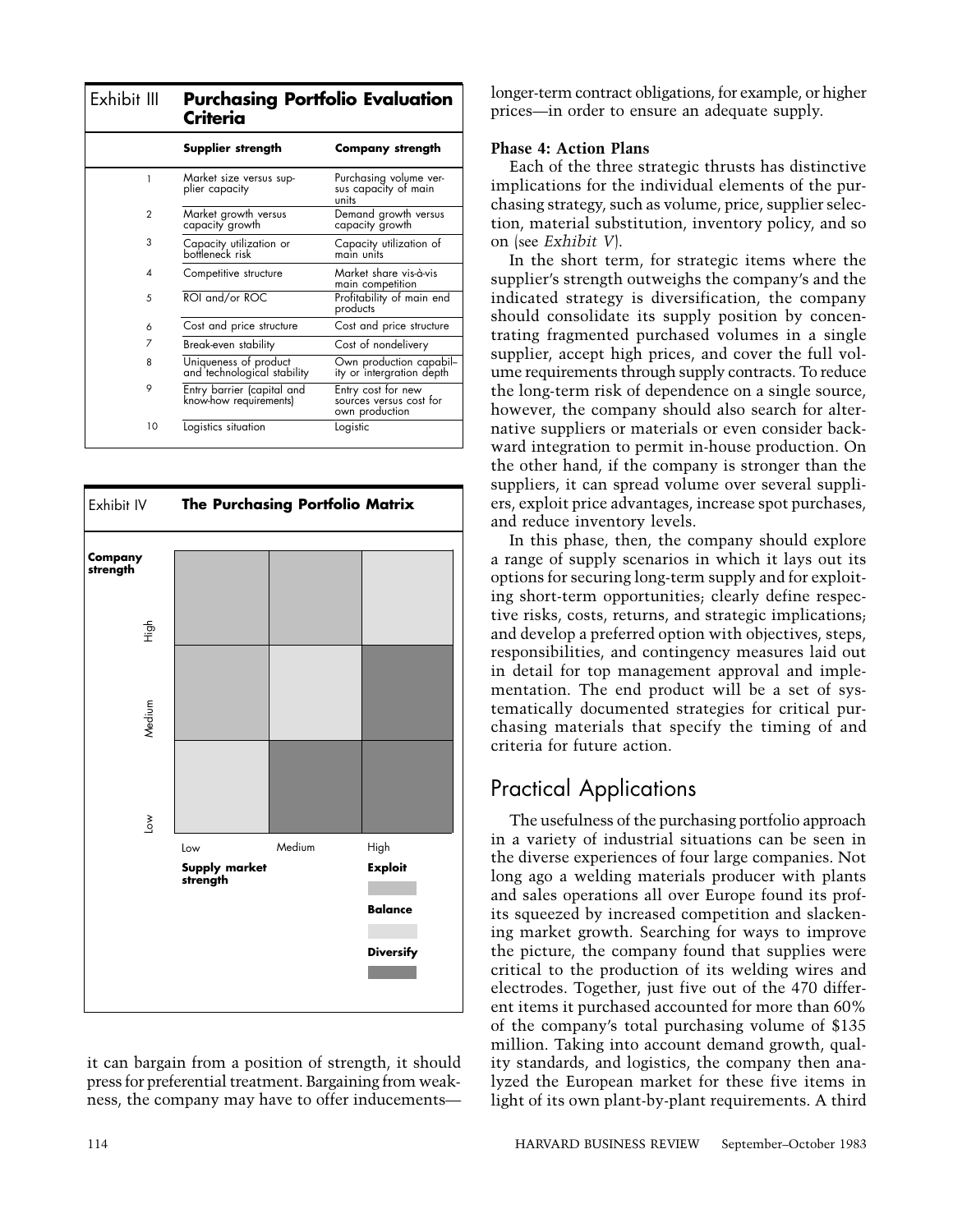| Exhibit V               | <b>Strategic Implications of</b><br><b>Purchasing Portfolio</b><br>Positioning |                                  |                                       |  |
|-------------------------|--------------------------------------------------------------------------------|----------------------------------|---------------------------------------|--|
|                         | <b>Strategic thrust</b>                                                        |                                  |                                       |  |
|                         | <b>Exploit</b>                                                                 | <b>Balance</b>                   | <b>Diversify</b>                      |  |
| Company strength        |                                                                                |                                  |                                       |  |
|                         | Supplier<br>strength                                                           | <b>Supplier</b><br>strength      | <b>Supplier</b><br>strength           |  |
| <b>Policy issues</b>    |                                                                                |                                  |                                       |  |
| Volume                  | Spread                                                                         | Keep or shift<br>carefully       | Centralize                            |  |
| Price                   | Press for<br>reductions                                                        | Negotiate<br>opportunistically   | Keep low<br>profile                   |  |
| Contractual<br>coverage | Buy spot                                                                       | Balance<br>contracts<br>and spot | Ensure supply<br>through<br>contrăcts |  |
| New suppliers           | Stay in touch                                                                  | Selected<br>vendors              | Search<br>vigorously                  |  |
| Inventories             | Keep low                                                                       | Use stocks<br>as "buffer"        | <b>Bolster</b> stocks                 |  |
| Own<br>production       | Reduce or<br>don't enter                                                       | Decide<br>selectively            | Build up<br>or enter                  |  |
| Substitution            | Stay in touch                                                                  | Pursue good<br>opportunities     | Search<br>actively                    |  |
| Value<br>engineering    | Enforce supplier                                                               | Perform<br>selectively           | Start own<br>program                  |  |
| Logistics               | Minimize cost                                                                  | Optimize<br>selectively          | Secure suffi-<br>cient stocks         |  |

step determined the company's position against a wide range of individual suppliers and assessed the risk of increasing the share sourced from each one.

Finally, the company developed several strategic supply scenarios, each involving a different mix of suppliers and different assumptions about price, volume, and risk. The scenarios ranged from very low risk (total dependence on well-established sources) to very high (most purchases from lesser-known, geographically dispersed suppliers). Cost-benefit analyses of each enabled management to pinpoint several opportunities for substantial improvement. On one key item alone, electrode wire, the company's potential annual savings ranged from \$1.5 million to \$6.3 million, or 3% to 12% of the total cost. Supply strategies the company worked out for other key items resulted in an overall saving of 10% on purchased materials, adding some 3% to 4% to the company's pretax profits. Action plans and decision and monitoring rules developed for each item enabled buyers

Faced with sharp rises in the labor and overhead

costs of producing high-precision parts in-house, a Europe-based heavy-equipment maker decided to review its make-or-buy strategy. Examining the supply market, it identified a group of obscure, small manufacturers of precision parts that had begun to use dedicated, numerically controlled equipment. Thanks to low overhead and economies of scale achieved through specialized production, they could supply high-quality parts at prices 10% to 20% below the cost of in-house production. In consequence, the company shifted from making the parts to buying them.

#### Strengthening the Organization

Few companies today can allow purchasing to be managed in isolation from the other elements of their

to implement the new sourcing strategy and permitted management to monitor purchasing activities regularly, in some cases on a day-by-day or bidby-bid basis.

A large U.S.-based maker of electrical equipment categorized castings as a key strategic purchased item and systematically analyzed its own demand in terms of the annual volume and relative complexity of each type of casting. It assessed, foundry by foundry, the capabilities of each potential supplier and decided, by comparing alternative supply scenarios, which was the best fit. The resulting new mix of outside suppliers reduced the company's outlays for castings by 5% to 15% and significantly improved its competitive cost position.

Anxious to reduce the risks associated with current sources of feedstock supply, a multinational chemical company revamped its entire purchasing strategy and organization. Out of more than 5,000 purchased items, the company defined 75 as strategic or bottleneck feedstocks. Detailed analysis of both demand and supply confirmed that, thanks to the sheer volume of its purchases, the company enjoyed a strong position in most feedstock supply markets. Its risk profile, however, gave real cause for concern.

Accordingly, the company spread its hydrocarbons procurement among petroleum- and coal-based feedstocks; balanced its geographic base among Middle Eastern, African, North Sea, North American, and Latin American sources; changed its contracts-tospot-purchases ratio; optimized its make-or-buy mix by integrating backward; and began to rely on wholly owned subsidiaries for a bigger share of its feedstock requirements. In addition, a corporate-level review revealed attractive trade-off and substitution opportunities, which the corporation soon set about exploiting, once it had changed and upgraded its purchasing organization and systems in order to do so.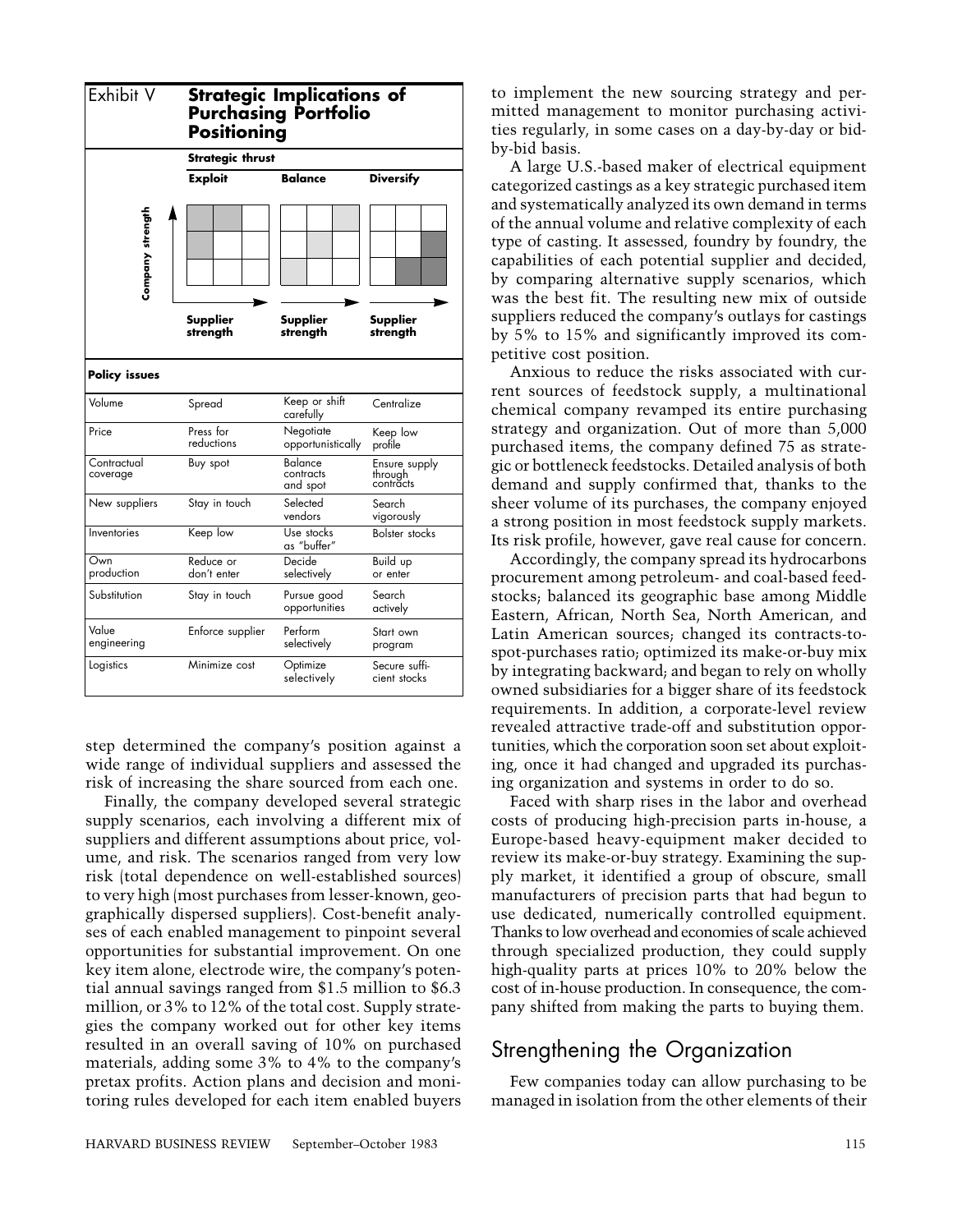overall business systems. Greater integration, stronger cross-functional relations, and more top-management involvement are all necessary. Every facet of the purchasing organization, from systems support to topmanagement style, will ultimately need to adapt to these requirements. Concrete changes in the organization will be required to establish effective organizational relations, provide adequate systems support, and meet the new staff and skills requirements.

#### **Effective Relations**

To exploit the company's full buying and bargaining power, the purchasing function must reflect the overall corporate setup. In particular, top management must decide to what extent it should centralize or decentralize the function.

The issue is not clear-cut. While centralization augments a company's purchasing clout, it is also more inflexible. To find the right balance, companies must carefully consider trade-offs between clout and flexibility. One diversified multinational corporation, for example, successfully centralized purchasing of basic materials but found that it could not do the same with technical goods because of heterogeneous production facilities, varying national standards, and differentiated service and parts demands.

Another important issue is purchasing's position in the corporate structure. Should the company treat it as a function of production or of operating divisions? Should management set it up as a central independent department or division or position it as part of the materials management function or even of a supply division? The answer will depend on factors such as volume and concentration of purchased goods as well as on the corporation's structure and complexity.

Different corporate philosophies lead to different solutions. One international chemical company, for example, formed a central supply group with worldwide responsibility for all raw materials, feedstocks, and energy-related activities, while a major competitor went for all-out decentralization and gave each division its own purchasing group. Though diametrically opposed, both solutions made sense in their respective contexts.

The purchasing department's structure should reflect supply-product market affinities and permit staff with specialized competence to take the lead in working out strategies for specific items. The company should encourage flexibility and entrepreneurship in its managers within the constraints of the overall corporate structure.

#### **Systems Support**

Too often the purchasing department receives information on the company's business plans and objec-

tives that is incomplete or improperly geared to the tasks and time horizons of strategic supply management. Purchasing executives are usually informed of major expansion and investment projects as well as month-to-month production requirements but often lack adequate operating information with a three- to six-month time horizon, which would provide early warning of short- to medium-term demand fluctuations. The purchasing department needs these data for negotiating prices, rescheduling supply quantities, and balancing raw material inventories in response to cyclical demand swings.

In the absence of such data, supply bottlenecks, short-term demand fluctuations, and ad hoc purchasing decisions are inevitable. In turn, the company incurs higher time and money costs, penalties for unfulfilled contract terms, excessive inventories, and disruption in purchasing activities, all of which force buyers to spend their time troubleshooting.

Complex companies with numerous products, multiple plants, and substantial production for stock (as in the consumer goods or chemical industries) are more vulnerable than are companies with a single product line and/or considerable job-order production, such as industrial equipment manufacturers. In either case, tailor-made systems support will be called for. Such support might include:

 $\square$  Improvement of operational flexibility through a rolling demand forecast system with a three- to sixmonth time horizon, coupled with systematic evaluation of supply market data.

 $\square$  Improved efficiency, shortened through put time, and reduction in costs and manual paperwork through EDP-supported purchasing planning, information, and disposition systems.

 $\square$  Integration of purchasing systems with other corporate systems, such as liquidity planning, and/or with the corresponding planning and disposition systems of key suppliers. The most familiar example is the socalled Kanban system, which allows the Japanese automaker Nissan to work with practically no parts or work-in-process inventories. Recently, however, U.S. and European car manufacturers are moving in the same direction.

 $\square$  Introduction of proven purchasing analysis approaches, such as commodity analysis or value analysis, to help develop action plans for nonstrategic purchased items with limited supply complexity and risk but up to 15% savings potential.

Improved systems support frees buyers and management from preoccupation with day-to-day problems and enables them to focus on long-term analytic work and planning. Additional benefits include price reduction or savings, inventory reduction, reduced cler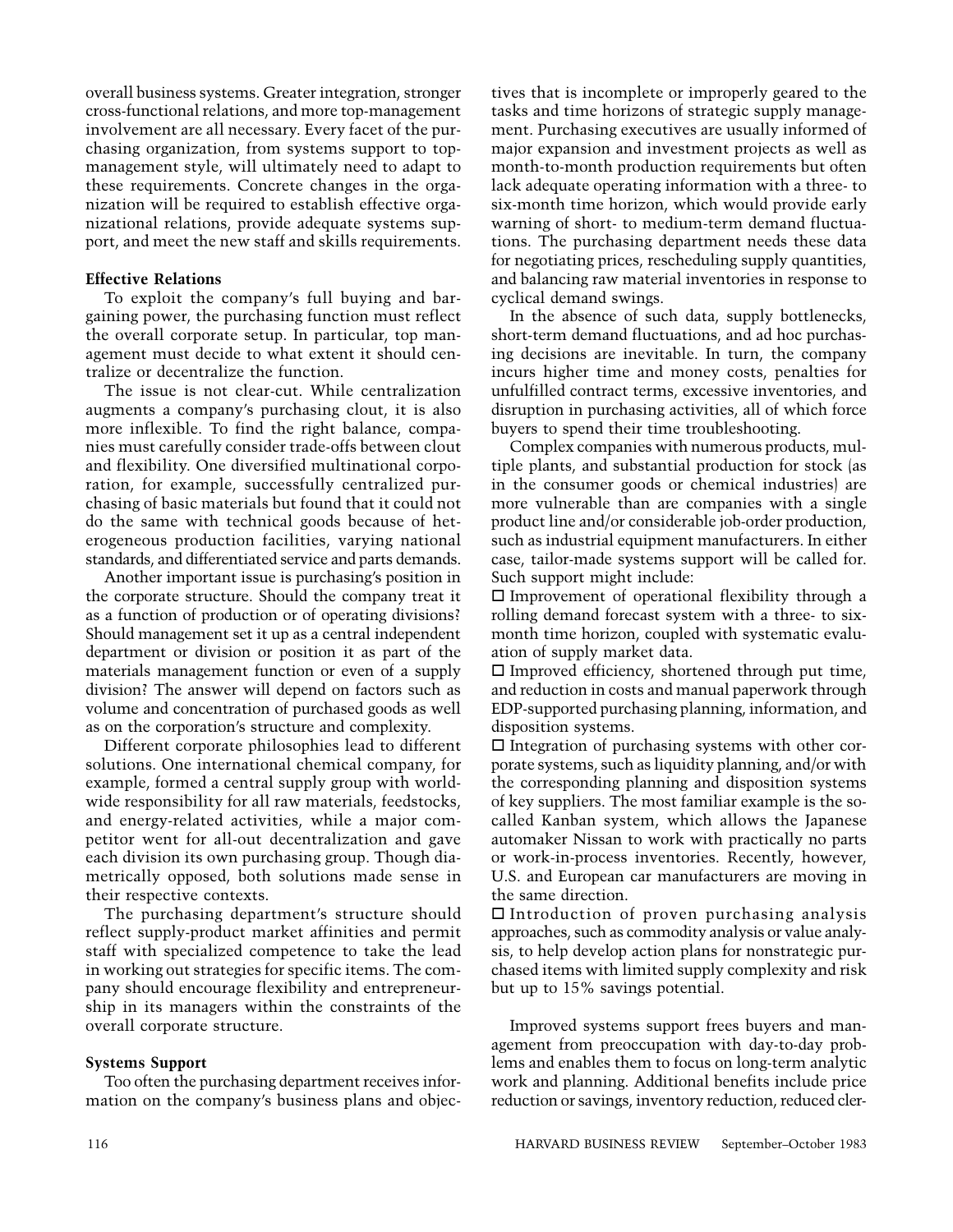ical work, and better delivery and service.

The company will realize these benefits only if it uses the systems effectively. It must foster consistent, crossfunctional information flows and demands and induce line managers to supply the required data for the purchasing information system. (One way to reduce their instinctive resistance is to show them that most of the "new" data already exist and need only be recast in an appropriate format.) Finally, management must make certain that any major new systems are user-friendly.

#### **Staff & Skill Requirements**

To meet the demands of the new supply strategy, the company must also upgrade the skills and experience it requires of key purchasing people. One big international company vastly improved the status of the purchasing division by promoting a dynamic sales executive with broad international expertise to head it. To loosen its design department's grip on supplier selection decisions, another organization hired away an expert applications engi-

neer from a specialized process-control manufacturer and put him in charge of the purchasing department. The result: substantial savings through standardization and alternative sourcing of process-control equipment.

Despite the potential leverage to be obtained through improved purchasing staff and skills, hasty moves in this area can backfire, especially if they disrupt close relationships with suppliers. Top management should foster a constructive atmosphere and attitude among purchasing staff before undertaking any radical staff changes.

Progress toward effective supply management can only be gradual, and the company will have to surmount many obstacles to implementation along the way. But the rewards are well worth the effort. An attitude of "purchasing as usual" will make the company vulnerable to competitive pressure; but enhanced strategic awareness, greater flexibility, and stronger entrepreneurial thinking in the supply area can improve the supply security and lower the input costs of any industrial company.